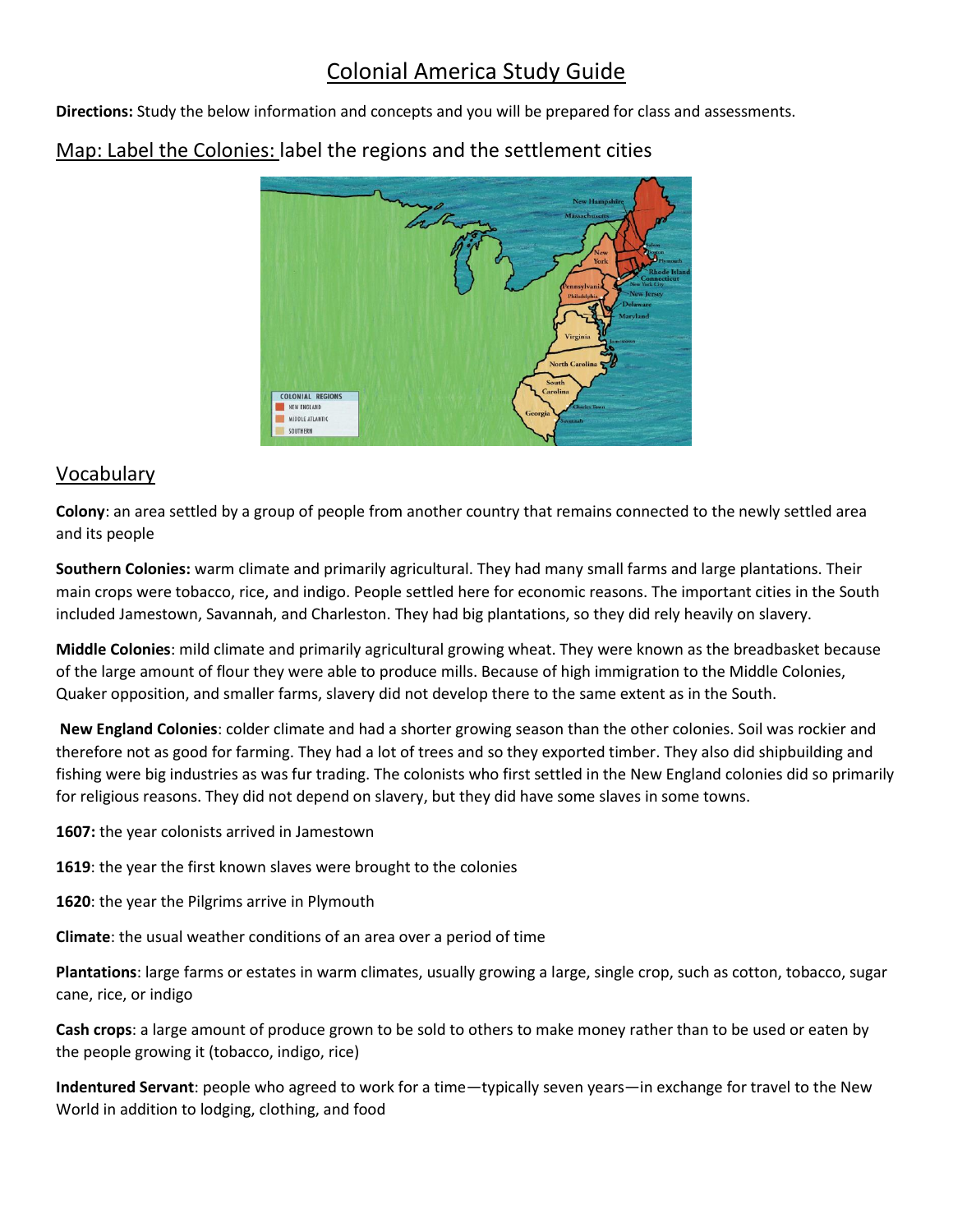**Slavery**: the practice of forcing people to work without pay as enslaved people and denying them the freedom to decide how to live their lives

**Mayflower Compact**: an agreement signed in 1620 on the Mayflower among the Pilgrims to form a government

**Pilgrims**: also known as separatists because they wanted to separate from the Church and have freedom to worship as they pleased. Had the first Thanksgiving.

**Puritans**: wanted the church to be stricter and more pure

**Stamp Act**: all printed materials produced in the colonies would be taxed, for example, newspapers, magazines, legal documents, and cards.

**Quartering Act**: colonists had to help provide quarters or temporary places to live for the British soldiers stationed in the colonies.

**Sugar Act**: placed a tax on sugar and molasses making foreign sugar more expensive than British

**Taxation without Representation**: colonists said this when they felt they were be treated unfairly by being taxed without having representation in English Parliament.

**July 4, 1776**: when the Declaration of Independence was signed

#### Colonies:

**Roanoke Settlement**: Where Sir Walter Raleigh landed in North Carolina. The people had a very hard time surviving in this new land and many people starved to death, so they returned to England. Then John White led a second expedition to Roanoke. Once again they suffered, but John White and a small crew left to go get supplies. When they returned the settlers left behind had disappeared and this colony is also called the Lost Colony.

**Jamestown Settlement**: First permanent settlement in Virginia named after King James I. Settlers traveled there on the ships Susan Constant, Discovery, and Godspeed. At first the colony struggled with starvation, cold winters, Native American attacks and many were lazy. John Smith played a key part in the survival of this colony as he said "only those who work will eat." He also made an alliance with the Powhatan Natives (Pocahontas) who helped the colony survive even though they still had many conflicts.

**Savannah Settlement/Georgia**: Georgia was a colony for debtors where people could go to pay off their debts instead of being in debtors' prison. Georgia was also seen as a buffer for the English colonies from the Spanish colony in Florida to the south.

**Plymouth Settlement/Massachusetts**: where the Pilgrims settled to worship freely. They came on the Mayflower and signed the Mayflower Compact a very important document because it was the first document of self-government. Also where the first Thanksgiving took place.

**New York Settlement**: first New Netherlands claimed by the Dutch, but the Duke of York was sent by king Charles II to take it over and claim it for England. It was given up without a fight.

**Philadelphia Settlement/Pennsylvania**: settled by William Penn and the Quakers, members of the Christian Protestant religion, also known as the Religious Society of Friends, which was started in England in the 1600s and exists today and believed in equality for all.

### Concepts